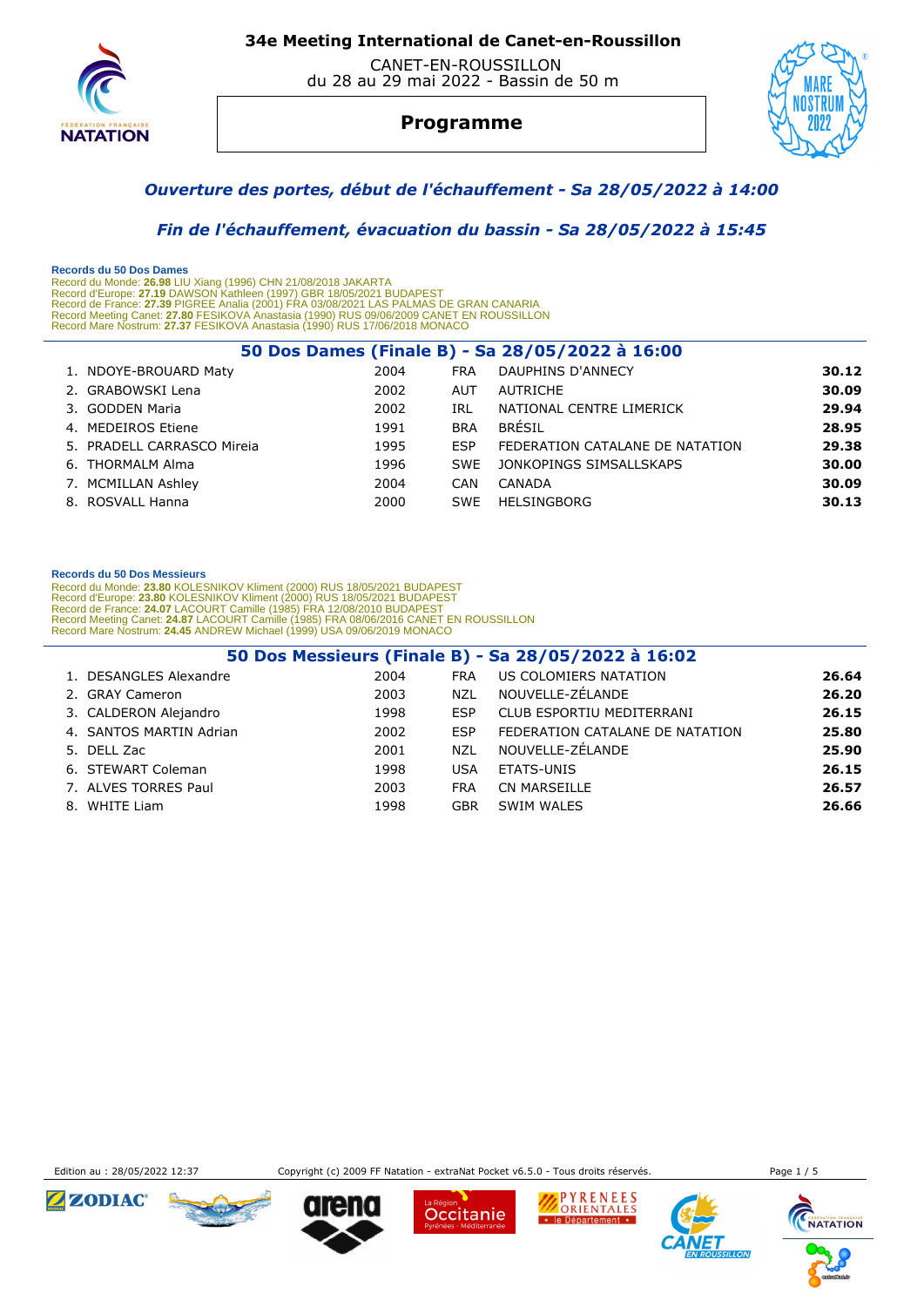

 CANET-EN-ROUSSILLON du 28 au 29 mai 2022 - Bassin de 50 m

## **Programme**



 **Records du 50 Nage Libre Dames** 

Record du Monde: 23.67 SJOSTROM Sarah (1993) SWE 29/07/2017 BUDAPEST<br>Record d'Europe: 23.67 SJOSTROM Sarah (1993) SWE 29/07/2017 BUDAPEST<br>Record de France: 24.34 HENIQUE Mélanie (1992) FRA 12/12/2020 SAINT-RAPHAËL (FRA)<br>Re

| 50 Nage Libre Dames (Finale B) - Sa 28/05/2022 à 16:04 |                      |      |            |                     |       |  |
|--------------------------------------------------------|----------------------|------|------------|---------------------|-------|--|
|                                                        | 1. GASTALDELLO Béryl | 1995 | <b>FRA</b> | ETOILES 92          | 25.92 |  |
|                                                        | 2. HILL Danielle     | 1999 | IRL        | IRLANDE             | 25.76 |  |
|                                                        | 3. FERREIRA Lorrane  | 1993 | <b>BRA</b> | <b>BRÉSIL</b>       | 25.65 |  |
|                                                        | 4. CHELIUS Emma      | 1996 | <b>RSA</b> | AFRIQUE DU SUD      | 25.44 |  |
|                                                        | 5. TOURETSKI Sasha   | 1994 | <b>SUI</b> | <b>SUISSE</b>       | 25.45 |  |
|                                                        | 6. SANTAMANS Anna    | 1993 | <b>FRA</b> | PAYS D'AIX NATATION | 25.72 |  |
|                                                        | 7. JUNEVIK Sara      | 2000 | <b>SWE</b> | <b>SUÈDE</b>        | 25.83 |  |
|                                                        | 8. MEDEIROS Etiene   | 1991 | <b>BRA</b> | BRÉSIL              | 26.14 |  |
|                                                        |                      |      |            |                     |       |  |

## **Records du 50 Nage Libre Messieurs**

Record du Monde: 20.91 CIELO FILHO Cesar (1987) BRA 18/12/2009 SAO PAULO<br>Record d'Europe: 20.94 BOUSQUET Frédérick (1981) FRA 26/04/2009 MONTPELLIER<br>Record de France: 20.94 BOUSQUET Frédérick (1981) FRA 26/04/2009 MONTPELL

|                         |      |            | 50 Nage Libre Messieurs (Finale B) - Sa 28/05/2022 à 16:06 |       |
|-------------------------|------|------------|------------------------------------------------------------|-------|
| 1. HO Ian-Yentou        | 1997 | <b>HKG</b> | <b>HONGKONG</b>                                            | 22.80 |
| 2. SILVA SANTOS Gabriel | 1996 | <b>BRA</b> | <b>BRÉSIL</b>                                              | 22.71 |
| 3. CUMBERLIDGE David    | 1996 | <b>GBR</b> | EDINBURGH UNIVERSITY                                       | 22.59 |
| 4. SZABO Szebasztian    | 1996 | HUN        | HONGRIE                                                    | 22.44 |
| 5. DEPLANO Leonardo     | 1999 | <b>ITA</b> | ITALIE                                                     | 22.47 |
| 6. CARTER Dylan         | 1996 | TTO.       | TRINITÉ-ET-TOBAGO                                          | 22.69 |
| 7. SAHNOUNE Oussama     | 1992 | ALG        | <b>SG FRANKFURT</b>                                        | 22.73 |
| 8. PIJNENBURG Stan      | 1996 | <b>NED</b> | PAYS-BAS                                                   | 22.86 |

### **Records du 400 Nage Libre Messieurs**

Record du Monde: 3:40.07 BIEDERMANN Paul (1986) GER 26/07/2009 ROME<br>Record d'Europe: 3:40.07 BIEDERMANN Paul (1986) GER 26/07/2009 ROME<br>Record de France: 3:43.85 AGNEL Yannick (1992) FRA 23/03/2011 STRASBOURG<br>Record Meetin

|                            |      |            | 400 Nage Libre Messieurs (Finale B) - Sa 28/05/2022 à 16:08 |         |
|----------------------------|------|------------|-------------------------------------------------------------|---------|
| 1. LARGERON Pierre         | 2005 | <b>FRA</b> | AQUA GRIMPE MILLAU GRANDS CAUS                              | 4:02.05 |
| 2. PLAZA Swann             | 2001 | <b>FRA</b> | DAUPHINS TOULOUSE OEC                                       | 3:59.49 |
| 3. TURLEY Luke             | 2000 | <b>GBR</b> | GRANDE-BRETAGNE                                             | 3:57.63 |
| 4. MESZAROS Daniel         | 2003 | HUN        | HONGRIE                                                     | 3:57.20 |
| 5. BIRD Kieran             | 1999 | <b>GBR</b> | SWIM WALES                                                  | 3:57.51 |
| 6. JOLY Damien             | 1992 | <b>FRA</b> | STADE DE VANVES                                             | 3:58.83 |
| 7. JULIA TOUS Ferran       | 2000 | <b>ESP</b> | FEDERATION CATALANE DE NATATION                             | 4:01.36 |
| 8. FLORENCIO FERNANDEZ Ian | 2005 | <b>ESP</b> | <b>ESPAGNE</b>                                              | 4:02.53 |



Edition au : 28/05/2022 12:37 Copyright (c) 2009 FF Natation - extraNat Pocket v6.5.0 - Tous droits réservés. Page 2 / 5

Occitanie

PYRENEES ORIENTALES

· le Département ·

 $IIIOM$ 

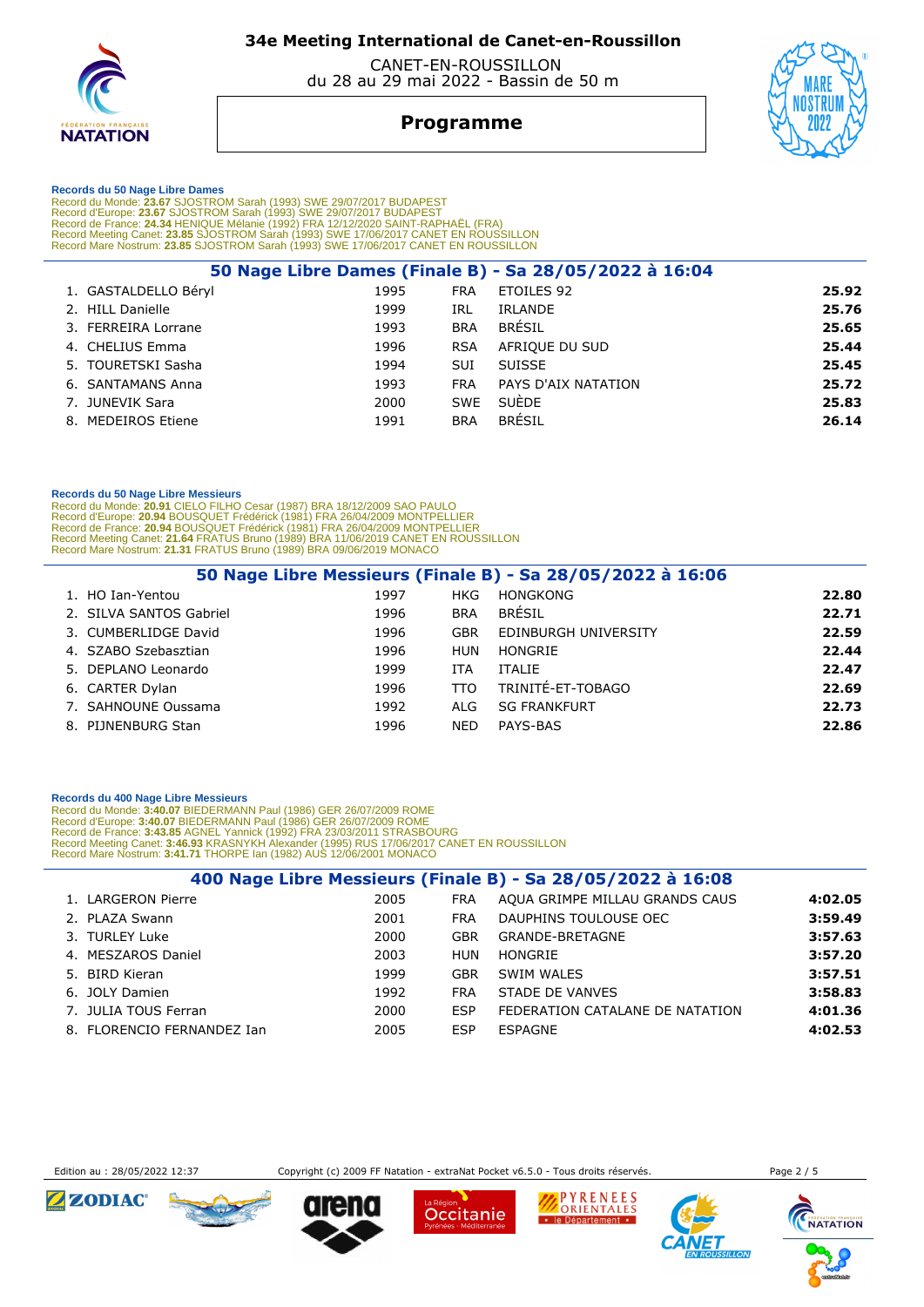

 CANET-EN-ROUSSILLON du 28 au 29 mai 2022 - Bassin de 50 m

## **Programme**



 **Records du 200 Dos Dames** 

Record du Monde: 2:03.35 SMITH Regan (2002) USA 26/07/2019 GWANGJU<br>Record d'Europe: 2:04.94 ZUEVA Anastasia (1990) RUS 01/08/2009 ROME<br>Record de France: 2:06.64 MANAUDOU Laure (1986) FRA 26/04/2008 DUNKERQUE<br>Record Meeting

| 200 Dos Dames (Finale B) - Sa 28/05/2022 à 16:13 |      |            |                                |         |  |  |  |
|--------------------------------------------------|------|------------|--------------------------------|---------|--|--|--|
| 1. TONRATH NOLLGEN Estella Llum                  | 2007 | ESP        | ESPAGNE                        | 2:18.80 |  |  |  |
| 2. BRAY Olivia                                   | 2001 | <b>USA</b> | <b>TEXAS SWIMMING</b>          | 2:18.01 |  |  |  |
| 3. MCMILLAN Ashley                               | 2004 | <b>CAN</b> | CANADA                         | 2:17.29 |  |  |  |
| 4. KOBORI Waka                                   | 2000 | JPN        | <b>JAPON</b>                   | 2:16.41 |  |  |  |
| 5. CARRASCO CADENS Emma                          | 2005 | <b>ESP</b> | ESPAGNE                        | 2:16.93 |  |  |  |
| 6. GARRIDO MALVAR Nahia                          | 2007 | <b>ESP</b> | ESPAGNE                        | 2:17.46 |  |  |  |
| 7. GUITON Lou-Anne                               | 2003 | <b>FRA</b> | STADE BÉTHUNE PÉLICAN CLUB     | 2:18.17 |  |  |  |
| 8. MENSING Jenny                                 | 1986 | <b>GER</b> | SCHWIMM CLUB WIESBADEN 1911.EV | 2:18.96 |  |  |  |
|                                                  |      |            |                                |         |  |  |  |

### **Records du 200 Dos Messieurs**

 Record du Monde: **1:51.92** PEIRSOL Aaron (1983) USA 31/07/2009 ROME Record d'Europe: 1**:53.36** RYLOV Evgeny (1996) RUS 08/08/2018 GLASGOW<br>Record de France: 1**:56.10** NDOYE-BROUARD Yohann (2000) FRA 20/03/2021 MARSEILLE<br>Record Meeting Canet: 1**:54.54** IRIE Ryosuke (1990) JPN 09/06/2011 CANE

| 200 Dos Messieurs (Finale B) - Sa 28/05/2022 à 16:17 |      |            |                                       |         |  |  |  |
|------------------------------------------------------|------|------------|---------------------------------------|---------|--|--|--|
| 1. SANTOS MARTIN Adrian                              | 2002 | <b>ESP</b> | FEDERATION CATALANE DE NATATION       | 2:09.94 |  |  |  |
| 2. DESANGLES Alexandre                               | 2004 | FRA        | US COLOMIERS NATATION                 | 2:04.06 |  |  |  |
| 3. SANCHEZ CASTILLO Pedro                            | 2003 | <b>ESP</b> | ESPAGNE                               | 2:03.38 |  |  |  |
| 4. CHOUCHAOUI Mathys                                 | 2003 | <b>FRA</b> | <b>CN CHALON-SUR-SAONE</b>            | 2:01.89 |  |  |  |
| 5. MIRA ALBALADEJO Diego                             | 2001 | <b>ESP</b> | <b>CN SABADELL</b>                    | 2:03.36 |  |  |  |
| 6. MATHIEU Geoffroy                                  | 1997 | <b>FRA</b> | STADE CLERMONT NATATION               | 2:03.65 |  |  |  |
| 7. COURVILLE-FORTIN Loic                             | 2004 | CAN        | <b>CAMO NATATION</b>                  | 2:07.89 |  |  |  |
| 8. HILL Toby                                         | 2004 | <b>GBR</b> | CITY OF MANCHESTER AQUATICS SWIM TEAM | 2:10.69 |  |  |  |

### **Records du 100 Brasse Dames**

Record du Monde: 1:04.13 KING Lilly (1997) USA 25/07/2017 BUDAPEST<br>Record d'Europe: 1:04.35 MEILUTYTE Ruta (1997) LTU 29/07/2013 BARCELONE<br>Record de France: 1:07.97 DE RONCHI TURBAN Sophie (1985) FRA 23/03/2011 STRASBOURG<br>

| 100 Brasse Dames (Finale B) - Sa 28/05/2022 à 16:21 |      |            |                         |         |  |  |
|-----------------------------------------------------|------|------------|-------------------------|---------|--|--|
| 1. GARCIA URZAINQUI Marina                          | 1994 | ESP        | <b>CN SABADELL</b>      | 1:10.07 |  |  |
| 2. VASEY Sarah                                      | 1996 | <b>GBR</b> | GRANDE-BRETAGNE         | 1:09.69 |  |  |
| 3. THORMALM Klara                                   | 1998 | SWE        | JONKOPINGS SIMSALLSKAPS | 1:09.32 |  |  |
| 4. COYNE Niamh                                      | 2001 | IRL        | IRLANDE                 | 1:08.89 |  |  |
| 5. RODRIGUEZ VILLANUEVA Byanca Melissa              | 1994 | MEX        | MEXIQUE                 | 1:09.12 |  |  |
| 6. GASPARD Florine                                  | 2001 | <b>BEL</b> | <b>CN MARSEILLE</b>     | 1:09.35 |  |  |
| 7. VIEIRA Ana Carolina                              | 2001 | <b>BRA</b> | <b>BRÉSIL</b>           | 1:10.03 |  |  |
| 8. BLANCHETIERE Adèle                               | 1999 | <b>FRA</b> | DAUPHINS TOULOUSE OEC   | 1:10.24 |  |  |



Edition au : 28/05/2022 12:37 Copyright (c) 2009 FF Natation - extraNat Pocket v6.5.0 - Tous droits réservés.

Occitanie



PYRENEES ORIENTALES

· le Département ·

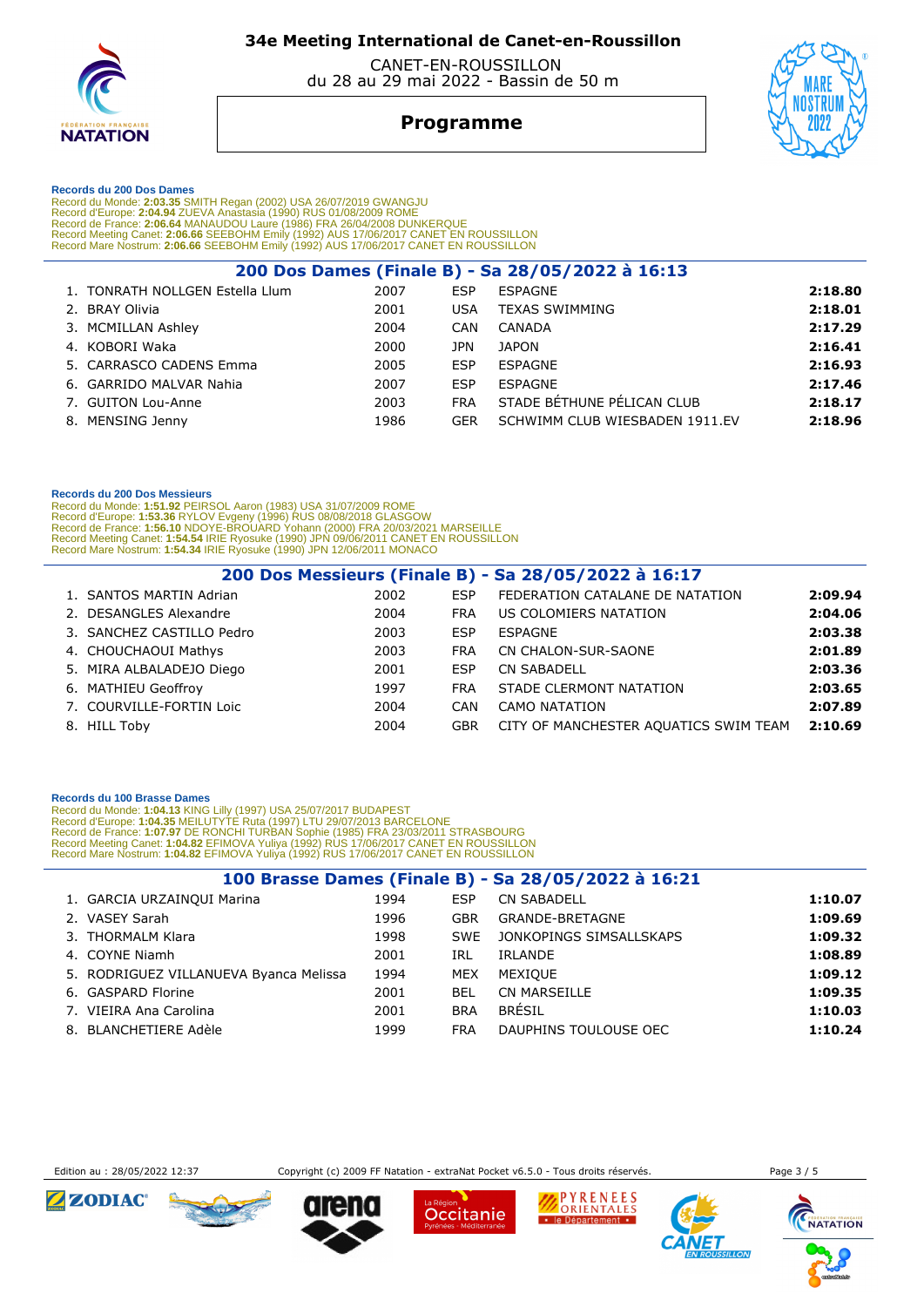

 CANET-EN-ROUSSILLON du 28 au 29 mai 2022 - Bassin de 50 m

## **Programme**



#### **Records du 100 Brasse Messieurs**

Record du Monde: 56.88 PEATY Adam (1994) GBR 21/07/2019 GWANGJU<br>Record d'Europe: 56.88 PEATY Adam (1994) GBR 21/07/2019 GWANGJU<br>Record de France: 58.64 DUBOSCQ Hugues (1981) FRA 27/07/2009 ROME<br>Record Meeting Canet: 58.92

|                        |      |            | 100 Brasse Messieurs (Finale B) - Sa 28/05/2022 à 16:23 |         |
|------------------------|------|------------|---------------------------------------------------------|---------|
| 1. VIQUERAT Antoine    | 1998 | <b>FRA</b> | DAUPHINS TOULOUSE OEC                                   | 1:02.36 |
| 2. BAYER Valentin      | 1999 | <b>AUT</b> | AUTRICHE                                                | 1:02.26 |
| 3. AITKACI Carl        | 2001 | <b>FRA</b> | ETOILES 92                                              | 1:02.02 |
| 4. PERSSON Erik        | 1994 | SWE        | SUÈDE                                                   | 1:01.93 |
| 5. FRANCA SILVA Felipe | 1987 | <b>BRA</b> | <b>BRÉSIL</b>                                           | 1:01.96 |
| 6. GREENE Darragh      | 1995 | IRL        | IRLANDE                                                 | 1:02.05 |
| 7. PUMPUTIS Caio       | 1999 | <b>BRA</b> | <b>BRÉSIL</b>                                           | 1:02.30 |
| 8. CRAWFORD Brenden    | 1996 | <b>RSA</b> | AFRIOUE DU SUD                                          | 1:02.44 |
|                        |      |            |                                                         |         |

#### **Records du 200 4 Nages Dames**

Record du Monde: 2:06.12 HOSSZU Katinka (1989) HUN 03/08/2015 KAZAN<br>Record d'Europe: 2:06.12 HOSSZU Katinka (1989) HUN 03/08/2015 KAZAN<br>Record de France: 2:09.37 MUFFAT Camille (1989) FRA 26/04/2009 MONTPELLIER<br>Record Meet

| 200 4 Nages Dames (Finale B) - Sa 28/05/2022 à 16:26 |      |            |                              |         |  |  |  |
|------------------------------------------------------|------|------------|------------------------------|---------|--|--|--|
| 1. HALL Candice                                      | 1997 | <b>GBR</b> | CITY OF SHEFFIELD SWIM SOUAD | 2:18.21 |  |  |  |
| 2. TANIGAWA Ageha                                    | 2003 | JPN.       | <b>JAPON</b>                 | 2:16.81 |  |  |  |
| 3. SEBESTYEN Dalma                                   | 1997 | HUN        | HONGRIE                      | 2:14.67 |  |  |  |
| 4. FRANCESCHI Sara                                   | 1999 | ITA        | <b>ITALIE</b>                | 2:13.99 |  |  |  |
| 5. CIEPLUCHA Tessa                                   | 1998 | CAN        | CANADA                       | 2:14.57 |  |  |  |
| 6. STEENBERGEN Marrit                                | 2000 | <b>NED</b> | PAYS-BAS                     | 2:15.65 |  |  |  |
| 7. JUSTE SANCHEZ Paula                               | 2003 | <b>ESP</b> | ESPAGNE                      | 2:17.80 |  |  |  |
| 8. MIHALYVARI FARKAS Viktoria                        | 2003 | HUN        | HONGRIE                      | 2:19.03 |  |  |  |

#### **Records du 100 Papillon Dames**

Record du Monde: 55.48 SJOSTROM Sarah (1993) SWE 07/08/2016 RIO DE JANEIRO<br>Record d'Europe: 55.48 SJOSTROM Sarah (1993) SWE 07/08/2016 RIO DE JANEIRO<br>Record de France: 56.16 WATTEL Marie (1997) FRA 25/07/2021 TOKYO<br>Record

|                          |      |            | 100 Papillon Dames (Finale B) - Sa 28/05/2022 à 16:30 |         |
|--------------------------|------|------------|-------------------------------------------------------|---------|
| 1. MATA COCCO Maria jose | 1994 | MEX        | MEXIQUE                                               | 1:00.48 |
| 2. MIZUGUCHI Chiho       | 2001 | JPN        | <b>JAPON</b>                                          | 1:00.20 |
| 3. JONES Harriet         | 1997 | <b>GBR</b> | SWIM WALES                                            | 1:00.08 |
| 4. STEPHENS Laura        | 1999 | GBR        | GRANDE-BRETAGNE                                       | 59.61   |
| 5. JUNEVIK Sara          | 2000 | SWE        | <b>SUEDE</b>                                          | 59.63   |
| 6. HAYASHI Kina          | 2001 | JPN        | <b>JAPON</b>                                          | 1:00.18 |
| 7. GINGRICH Leah         | 1990 | USA        | ETATS-UNIS                                            | 1:00.21 |
| 8. HIBBOTT Holly         | 1999 | GBR        | GRANDE-BRETAGNE                                       | 1:00.69 |



Edition au : 28/05/2022 12:37 Copyright (c) 2009 FF Natation - extraNat Pocket v6.5.0 - Tous droits réservés.

Occitanie

 $IIIOM$